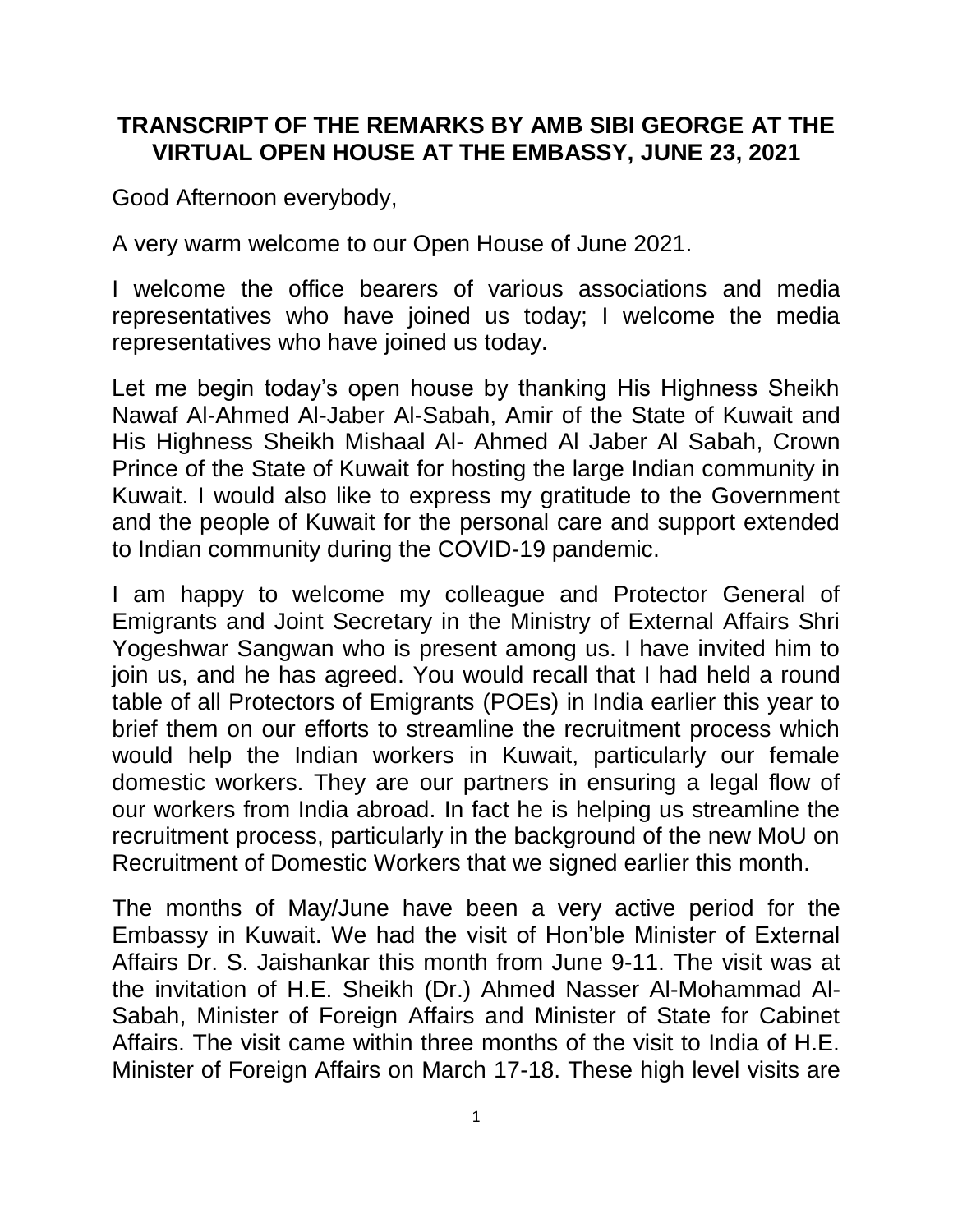part of the enhanced political exchanges in the context of  $60<sup>th</sup>$ anniversary of establishment of Diplomatic Relations between our two countries. This helps both sides take the relationship to a new high level of partnership and also address the issues involved. With Kuwait we have a long standing dynamic multifaceted partnership. I would like to brief you on this important visit in my address later today.

In the meantime, fight against Covid 19 pandemic and the many difficulties and restrictions associated with the pandemic continue to be our main challenge today. We have noticed that in recent days there is an increase in the number of positive cases in Kuwait. I urge all to remain alert and continue to follow all precautions and instructions of the Government of Kuwait.

We in the Embassy continue to have a few positive Covid 19 cases. I am happy that I did not have to close down the public service and we continue to operate our Consular service without a break. We in the Embassy take all precautions and undertake PCR test of each of our staff members every fortnight to keep the situation under control and to continue to maintain our Consular services and Community Welfare activities. Tomorrow all our officers and staff will undergo their periodic RT-PCR tests; this is part of our precautionary measures and our eternal vigilance against COVID-19. It has not been easy. I see it as a major achievement that in these difficult times of pandemic we are able to continue our consular services without a break. You remember in February/March we had to close down the Embassy for a few weeks due to the pandemic. So my appeal to all Indians, please apply for your consular services early. Submit your passports for renewal at least three months before expiry of validity of passport or residence permit. You can apply for renewal as early as one year before. We might have to close down public service at the Embassy on short notice depending on the COVID-19 situation, so please apply early. Let's not wait for last minute to apply for consular services. Your queries can be addressed to our twelve WhatsApp numbers.

Despite the Covid 19 related challenges, I continued my interaction with the Community and our many associations to understand the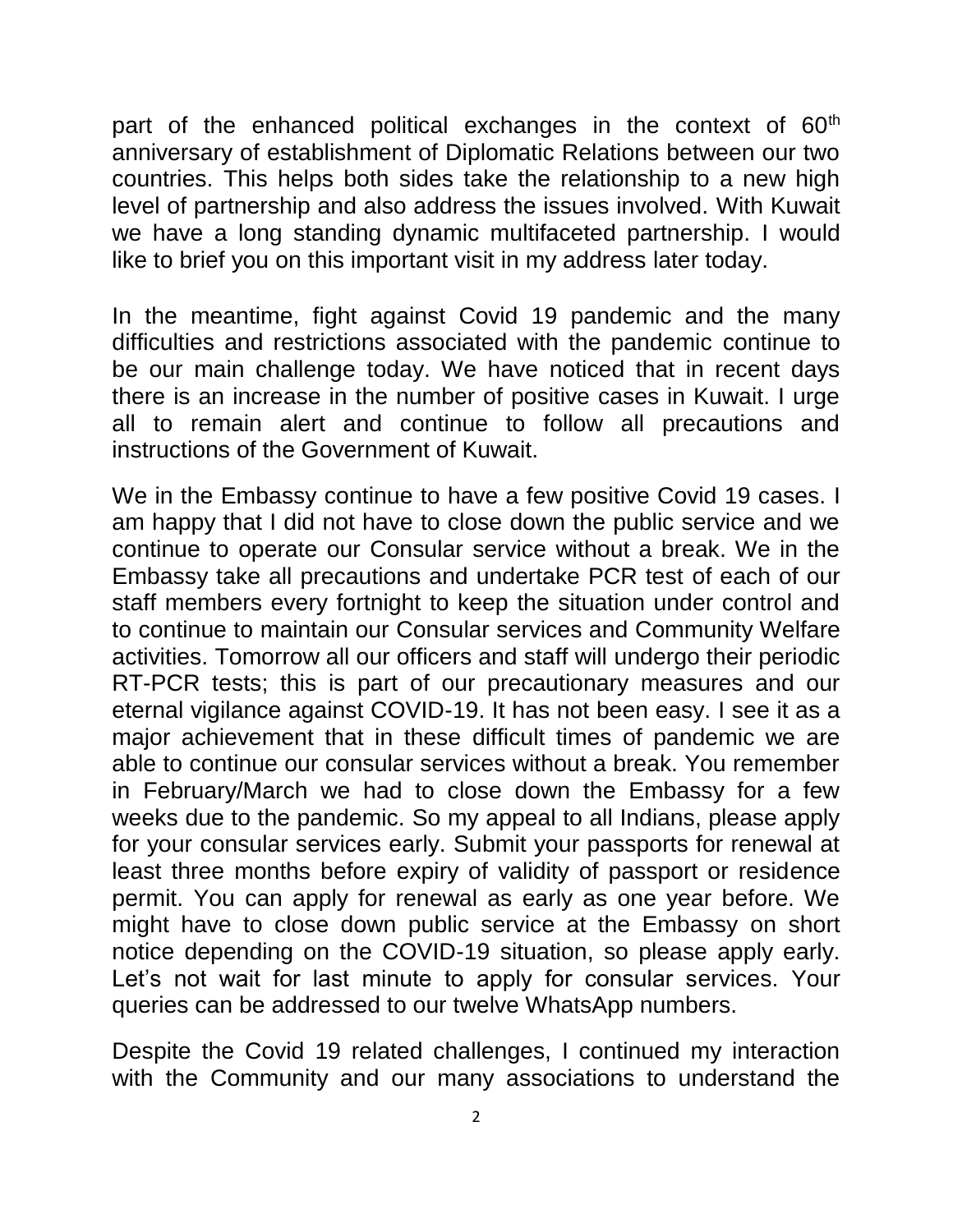many issues involved including on ways to address the concerns of Indians stranded in India. The decisions on most of these issues are not in our hands. But let me assure you each of these issues of concern are taken up with the authorities at the highest level. We will continue to follow up on each of these issues.

The visit of the Hon'ble Minister of External Affairs to Kuwait gave a great opportunity for us to review each of the community related issues involved. I am happy to note that during the visit of the Hon'ble External Affairs Minister on June 10, we held a meeting of all the Indian Ambassadors in the region where each of the issues related to the Indian community in the Gulf were discussed. This is the first time that a joint meeting of the Indian Ambassadors in Saudi Arabia, UAE, Iran, Kuwait, Oman, Qatar and Bahrain was held in Kuwait. I am happy that I hosted the meeting where the discussions focused on: 1. Ensuring utmost welfare of the Indian community in respective jurisdictions; 2. Facilitating reuniting of families separated by Covid disruption; 3. Interceding for early return of Indian talent and skills who left the Gulf during the pandemic; 4. Encouraging speedy resumption of flights to Gulf destinations to help NRIs; 5. Strongly push our trade interests that contribute to economic recovery at home.

The issue of return of those stranded in India continues to be the most important concern for many and is the most important priority for our Embassy and me personally. I continue to receive hundreds of queries seeking clarifications on exact details on the issues related to vaccination and vaccination certificates. In fact, many are opening new twitter accounts to raise these issues with me. I had discussed this matter in my last open house also, most queries remain the same. Let me summarize the queries that I continue to receive: (1) whether vaccines taken in India is acceptable in Kuwait, particularly whether those with Covishield vaccine certificates are allowed to enter Kuwait? (2) What would happen to someone who has taken a vaccine other than the one approved in Kuwait? (3) Whether the vaccination certificates issued in India are valid in Kuwait? (4) How do we get the vaccination certificates linked with passport? (5) Are we going to put a special vaccination stamp on passports? (6) Does the vaccination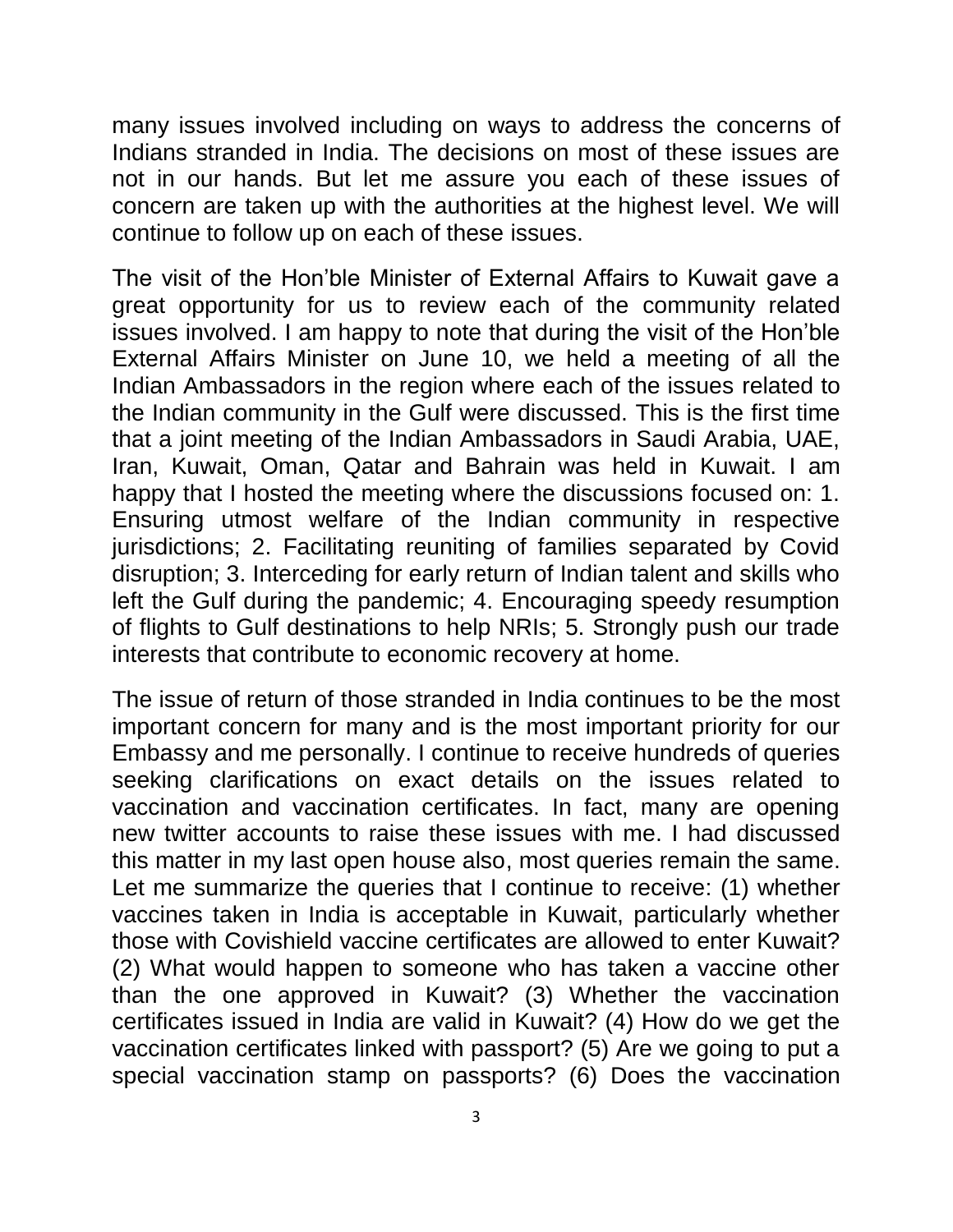certificates need attestation by any authorities in India? (7) Can someone who has taken his first dose of vaccine outside Kuwait can take the second dose in Kuwait? (8) Can those vaccinated be exempted from PCR test and quarantine?

Let me say this. I have been taking up these issues related to the stranded Indians with the Kuwait authorities at highest level regularly. Today morning also I raised it with the Vice Foreign Minister for Asia Affairs. I have handed over to the Kuwaiti authorities list of Indians who are stranded in India including our medical professionals and who are facing various difficulties including job loss and expiry of residency. I am happy to note that many of our requests have been accepted. This is a work in progress. Of course, there are challenges for all expatriates all over the world including Indian expatriates, and the challenges will continue as Covid 19 pandemic continues to create difficulties. Decisions on each of our requests will be made by Kuwaiti authorities based on their assessment of the evolving Covid 19 pandemic situation in Kuwait and in India. We will continue our requests.

I am happy to inform that we have several updates on these issues. In the last few weeks, the staff of Kuwait's Ministry of Health who were stranded in India are now returning to Kuwait. We have also seen the decision of the Cabinet of the State of Kuwait to allow fully vaccinated expats from August 1. You have seen the notification on this. We will show it in our presentation. But the questions on the vaccine certificates remain. Many are reminding me that Covishield and Astra Zeneca are the same. I know it. I am aware of it. Kuwaiti authorities are aware of it. I myself has taken two doses of Covishield/Oxford/Astra Zeneca.

Let me assure you this. Kuwaiti authorities are fully aware that Covishield vaccine given in India is the same as the Oxford/Astra-Zenaca vaccine. Many with their certificates mentioning only Covishield are also able to successfully register on the MoH portal. However, we are in touch with the authorities in India to ensure that the certificates issued to those wanting to travel abroad need to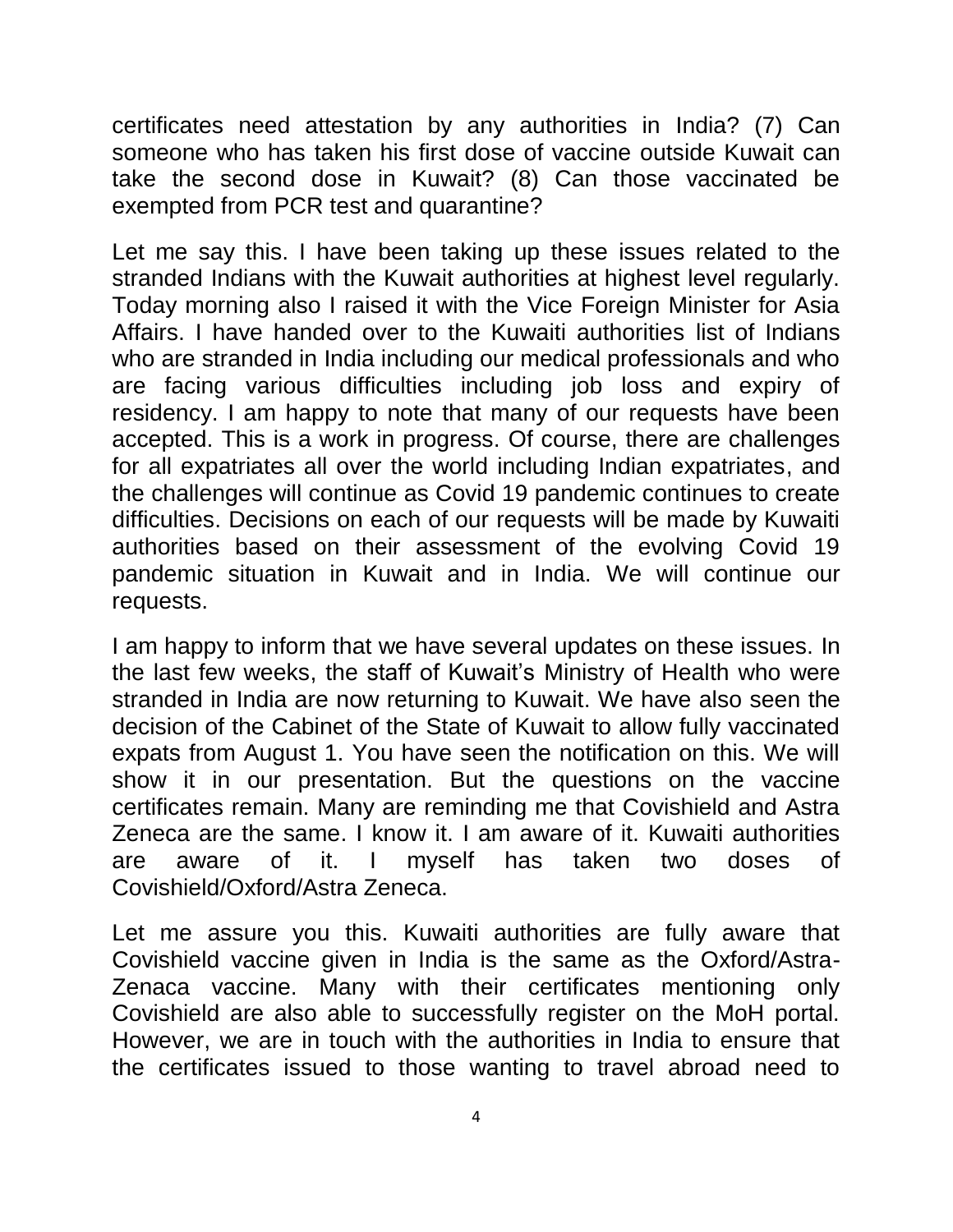mention Oxford/Astra-Zeneca in their certificate; they may also mention batch number and date of vaccination. Hence, there is no confusion whatsoever on the issue. Those who have taken Covishield vaccines in India may register in the Kuwaiti portal as having taken Oxford/Astra Zeneca vaccine.

Let me reiterate. Covishield vaccine given in India is the same as the Oxford/Astra-Zenaca vaccine. Those who have taken Covishield vaccines in India may register in the Kuwaiti portal as having taken Oxford/Astra Zeneca vaccine. Please try to get a certificate from your vaccinating authority with Astra/Zeneca mentioned in it, in addition to Covishied. I cannot be clearer than this. If you still have any issues or confusion please register with us in the Google form that we have circulated yesterday. I have issued a press release on this. I may not be able to send replies to each of the queries that I receive in email, WhatsApp, Facebook and twitter. But, let me assure you, we have a team of officers examining each of the registrations made and issues involved taken up with concerned authorities. There is no need to panic. The situation is very much under control and we will continue to address each of the issues involved. We will have more in the presentation later today.

Let me also clarify that this entry is not currently available to those who have taken Covaxin. We have taken up the issue and will update you as and when we get more information.

Now let me brief you on the visit of Hon'ble External Affairs Minister. EAM called on His Highness Sheikh Sabah Khaled Al-Hamad Al-Sabah, Prime Minister of the State of Kuwait. He handed over to him a letter from Hon'ble Prime Minister Shri Narendra Modi addressed to His Highness Sheikh Nawaf Al-Ahmed Al-Jaber Al-Sabah, Amir of the State of Kuwait. EAM thanked the leadership for Kuwait's prompt supply of Liquid Medical Oxygen and other oxygen related supplies to India to fight the second wave of COVID-19 pandemic in India. Both sides discussed the state of bilateral relations and also the developments in the region, which is very important region for us. Kuwait is part of our extended neighborhood.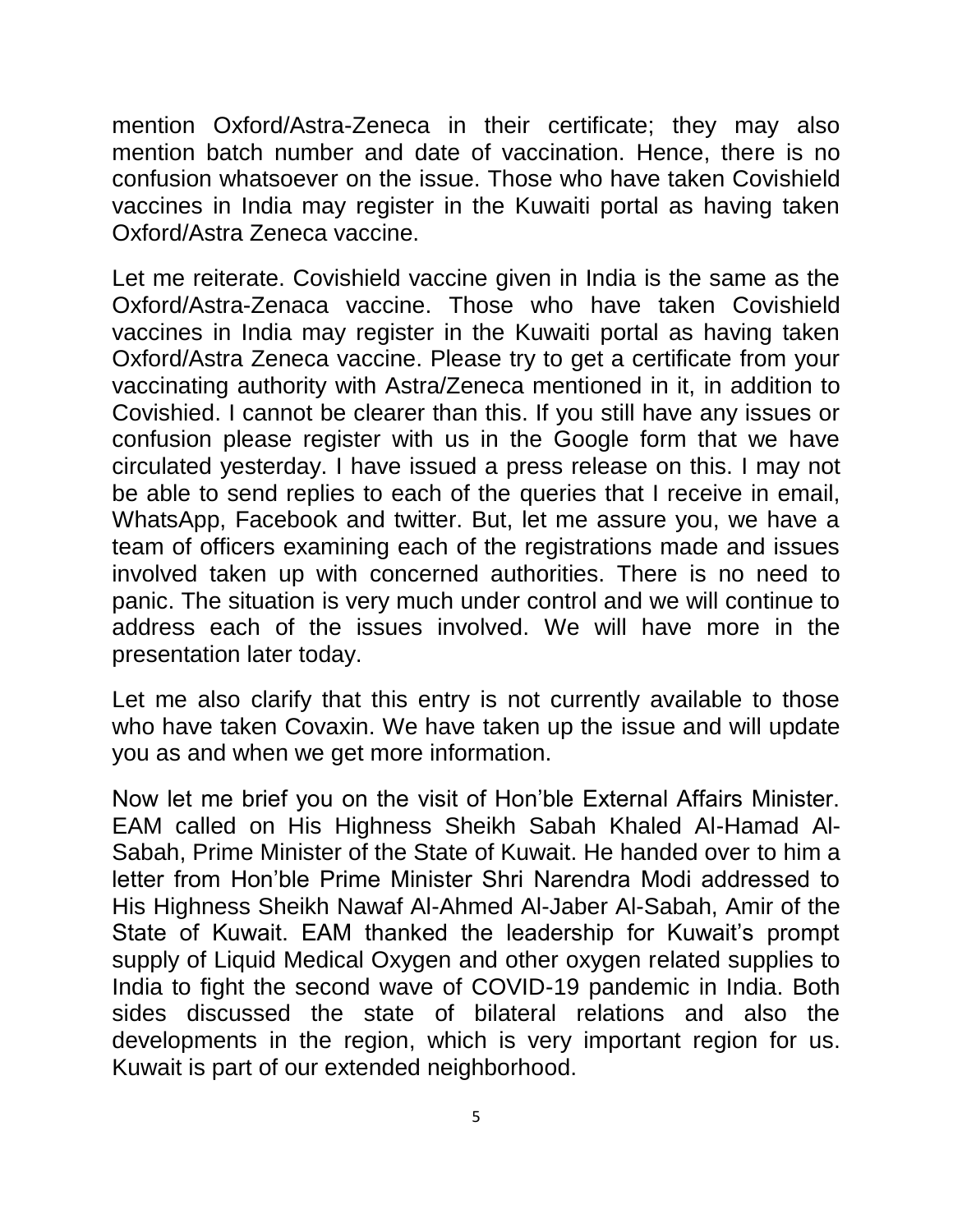EAM held delegation level talks with H.E. Sheikh (Dr.) Ahmed Nasser Al-Mohammad Al-Sabah, Minister of Foreign Affairs. The talks were also attended by H.E. Dr. Abdullah Issa Al Salman, Minister of Commerce and Industry. Both sides reviewed the entire gamut of bilateral relations and exchanged views on the regional developments and global issues. Hon'ble Minister also virtually addressed our diaspora and held an interactive session with the community representatives. I am also particularly happy that during the visit, he gave interviews to all Arabic and English newspapers in Kuwait, to Kuwait TV. I am happy that all the newspapers carried his interviews prominently making our message of India – Kuwait partnership available to every section of Kuwaiti society. I thank my media friends who wholeheartedly support our positive engagement.

During the visit both sides also discussed the challenges posed by the devastating COVID-19 pandemic, the distress it caused to humanity and reiterated their commitment to jointly fight the pandemic and address the myriad of issues that their citizens face such as travel restrictions and issues related to vaccination. The topics covered also included food security, cyber security, cooperation in the energy sector and issues related to the Indian workforce in Kuwait. Both sides agreed to hold the first meeting of the India – Kuwait Joint Commission Meeting later this year and also to set dates for early meetings of the Joint Working Groups on Health, Hydrocarbon and Manpower. The two sides also agreed to set up new Joint Working Groups in other areas of cooperation.

I am happy to update that the JWG on Hydrocarbon was held on June 16. We are now scheduled to hold the JWG on Manpower on July 6. I consider it as an important meeting where we will discuss and review all issues involving the Diaspora including the Engineers accreditation issue and certification issue associated with Indian nurses.

Most of you attended the special briefing session that I held last week to brief you on the MoU for Cooperation on the Recruitment of Domestic Workers, which was signed by me with Deputy Minister for Foreign Affairs of Kuwait H.E. Mr. Majdi Ahmad Al – Dhafiri. As I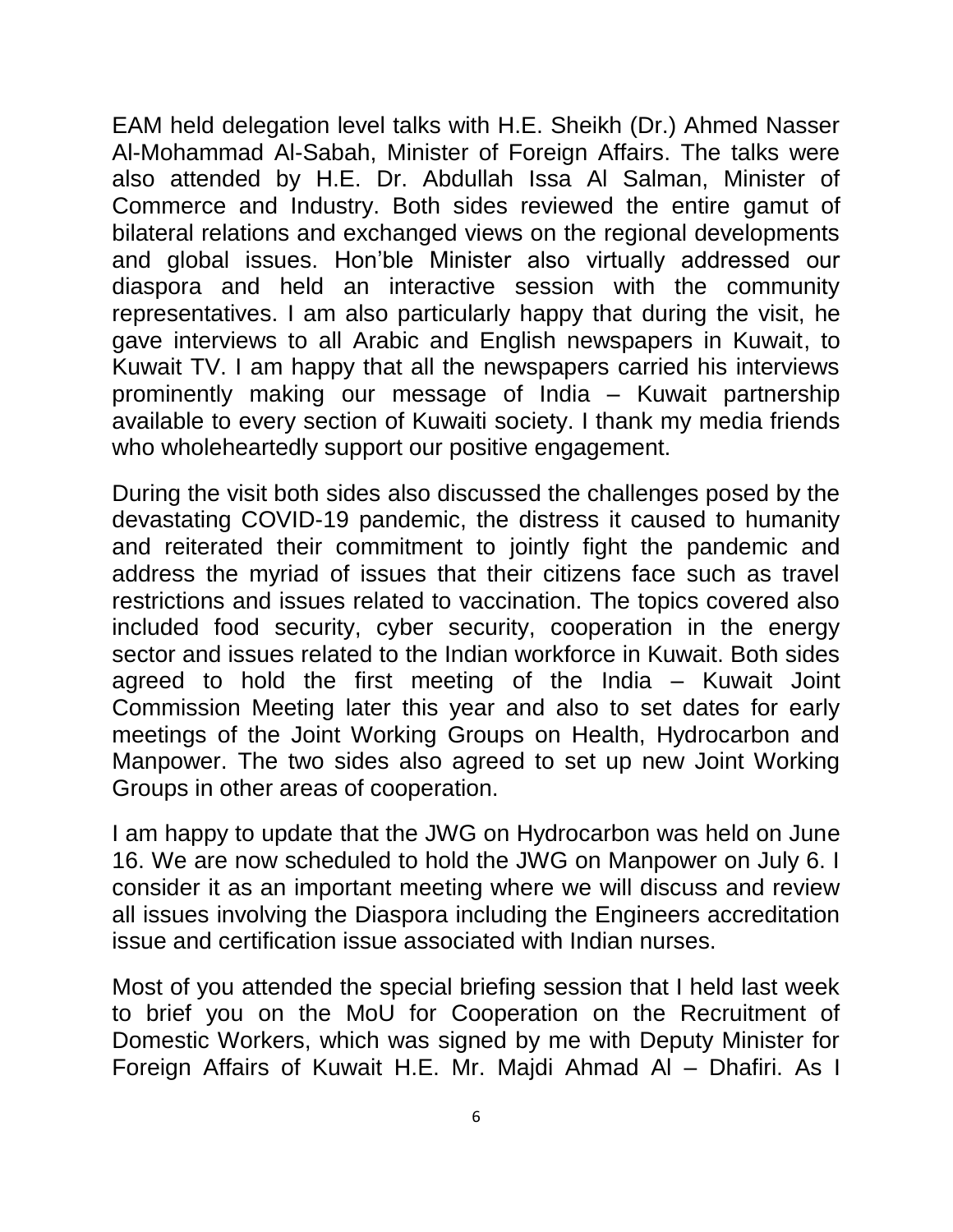briefed you, the new MoU brings the Indian Domestic Workers in Kuwait within the ambit of a legal framework which streamlines their recruitment and provides them with protection of law. It introduces a mandatory Employment Contract which ensures the rights and obligations of both the employer and the Domestic Workers including by endeavoring to establish a mechanism for 24 hours assistance to Domestic Workers. It provides for establishment of a Joint Committee for periodic review and assessment and to follow up the implementation of the MoU which will conduct annual meetings.

I think I will stop here. Let me again highlight that we are continuing with: (i) Registration of Stranded Indians and their families, those who lost their jobs, those who did not get their indemnities; (ii) Free Tele consultations by our Medical Doctors from Indian Doctors Forum; (iii) Food Distribution by Indian Community Support Group (ICSG) and free lunch every day for all distressed Indian workers ; (iv) Special Counters at the Embassy for Registration for Vaccination and now for blood donation data; (v) Vaccine Registration Campaign being undertaken by various Associations; (vi) Registration for vaccines for those without Civil IDs; (vii) Legal Assistance for those in need, with lawyers present physically at Embassy on Saturdays; (viii) Medical Assistance for those in need; and (ix) Covid 19 Awareness campaign in association with organizations like IDF. Our twelve WhatsApp numbers are available for all.

I have also visited our shelters last week, and had lunch with them. Let me share with you, our brothers and sisters are absolutely safe in our shelters. You have seen photos of them participating in International Day of Yoga celebrations. So please do not get misled by those who try to keep our sisters out of our shelters. I am aware of some private shelters run by illegal agents. We are working with Kuwaiti authorities to bring those people before the law. In fact, our MoU on Domestic workers will help us streamline many of these issues.

I am also working on addressing some of the issues related to some of the volunteers and social workers. I have some major concerns,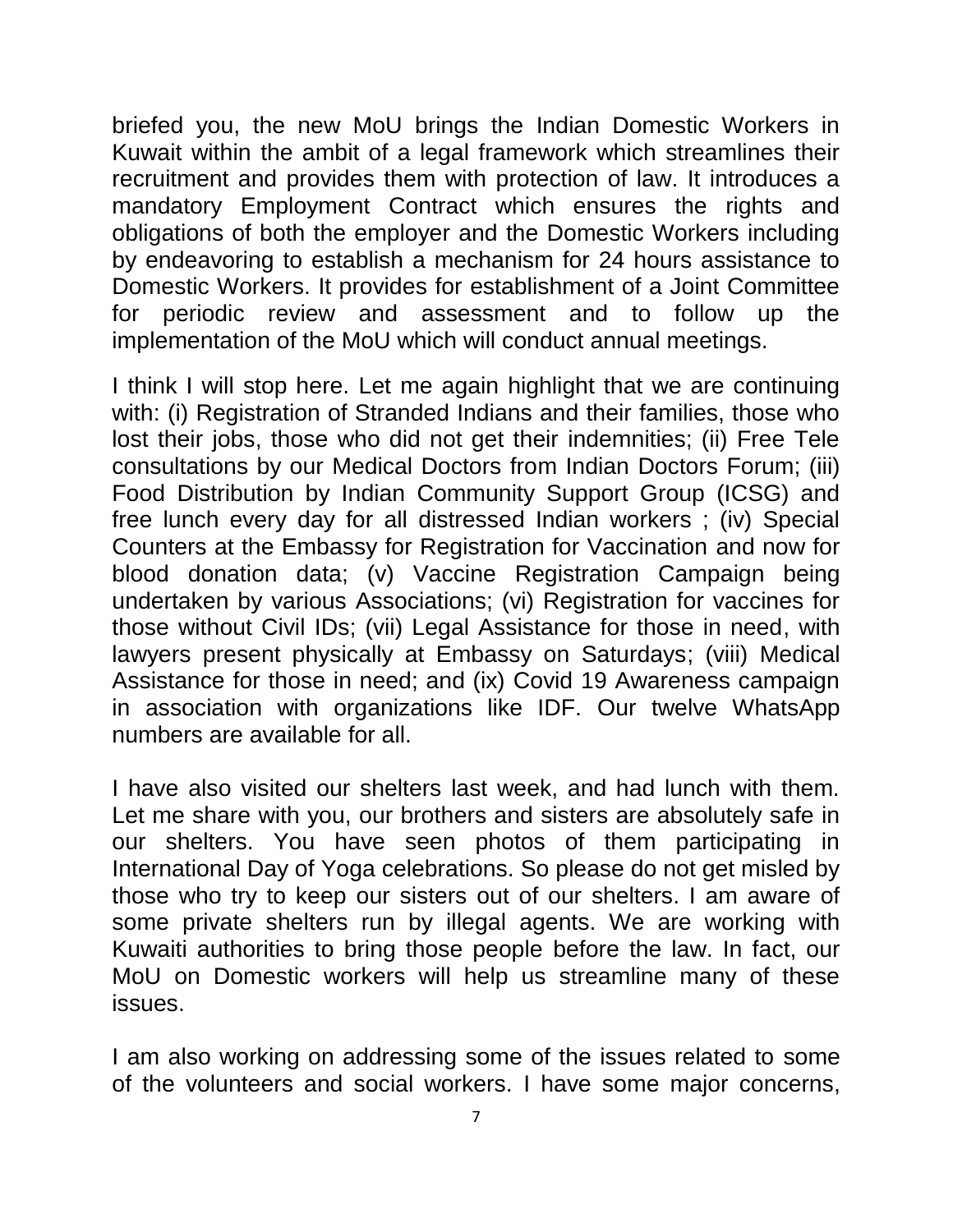which we need to streamline. I would like to have a group of sincere volunteers to join hands with the Embassy to help those in need. I will address those issues separately. I need to share one happy news that sixteen of our sailors who were stranded here on Merchant Ship M V Ula have left, Embassy arranged their tickets and also paid all expenses for their medical tests, visa regularization etc. I thank Kuwaiti authorities for the support and cooperation.

Let me conclude by again thanking Kuwaiti authorities for being in the forefront in supporting India during the second wave of the Covid 19 pandemic through supply of Liquid Medical Oxygen. Kuwait was one of the first countries to come forward and offer support to India and Government of Kuwait here emerged as the major supplier of LMO to India. The Embassy received full cooperation and support from the leadership and officials of various Ministries and public authorities. You have also seen how the Kuwait Towers were lit with Indian Tricolor to express solidarity with India. I should also thank the various oxygen producing companies in Kuwait which I visited. They managed to arrange tankers and cylinders in short notice not only from Kuwait but other GCC countries as well. Indian community and friends of India here also came together and led a campaign to send cylinders and tankers to India and to state governments. ICSG, IBPC, IDF, IIM and IIT alumni, ICAI, various associations of engineers, and our many professional and cultural associations and groups came forward collecting oxygen cylinders.

As I said before, what followed during the last few weeks was an unprecedented flow of oxygen from Kuwait to India. As I am speaking to you now, INS Shardul is on the way to India with over 7500 oxygen cylinders arranged by our community here. The air-sea bridge that we established was very effective despite the challenges of cyclone in Arabian Sea. We are organizing an event on June 29, 2021, to express our thanks to all those in Kuwait who joined hands with us in the joint fight against Covid 19 pandemic. All are welcome to join virtually.

Dear Friends,